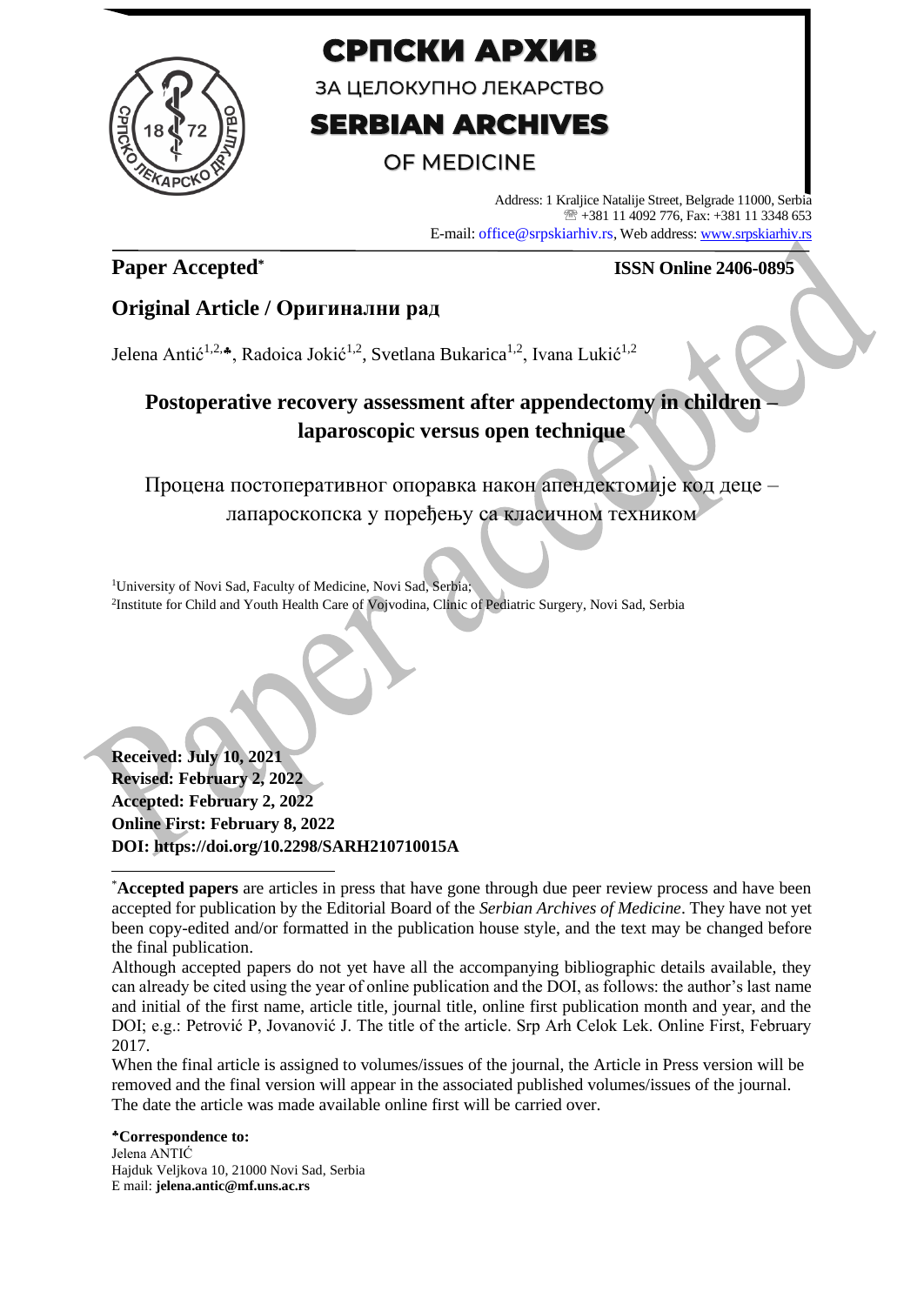## **Postoperative recovery assessment after appendectomy in children – laparoscopic versus open technique**

Процена постоперативног опоравка након апендектомије код деце – лапароскопска у поређењу са класичном техником

#### **SUMMARY**

**Introduction/Objective** Surgery is a "gold standard" in treating the acute appendicitis in pediatric patients. The aim of the study was to determine the effect of open and laparoscopic appendectomy on postoperative recovery, return to everyday activities and quality of life in patients operated for the acute appendicitis.

**Methods** This prospective study was performed at the Institute for Children and Youth Healthcare of Vojvodina, during a period of ten months. This study was approved by Ethic committee of the Institute. All patients treated for the acute appendicitis by surgery were divided into two basic groups: open or laparoscopic appendectomy and into three subgroups, depending on the degree of appendicitis. We analyzed length of surgery, oral intake, establishing peristalsis, hospital stay, return to everyday activities and quality of life after surgery.

**Results** Laparoscopic technique was performed in 60 patients (48%), and the open method in 65 (52%). In laparoscopically treated patients (66.7%), peristalsis occurred earlier ( $p < 0.001$ ), length of hospital stay was shorter  $(5.95 \pm 1.21 \text{ days})$   $(Z = -3.054; \text{ p} = 0.002)$ , the total score of daily activities showed a statistically significantly better score  $(Z = -7.667; p = 0.000)$ , and they achieved a high level of quality of life significantly earlier (t = 2.773;  $p = 0.007$ ).

**Conclusion** The advantage of minimally invasive surgery in the treatment of acute appendicitis in children is reflected in the faster re-establishment of every day functioning, faster recovery, and a good quality of life.

**Keywords:** appendicitis; minimally invasive surgery; return to everyday activities, quality of life; children

#### **САЖЕТАК**

Увод/Циљ Хируршко лечење представља "златни стандард" у третману акутног апендицитиса код педијатријских пацијената. Циљ студије је да се утврди ефекат отворене и лапароскопске технике, на постоперативни опоравак, повратак свакодневним активностима и квалитет живота пацијената оперисаних због акутног апендицитиса.

**Методе** Ова проспективна студија спроведена је на Институту за здравствену заштиту деце и омладине Војводине током десет месеци. Студију је одобрио Етички одбор Института. Сви пацијенти хируршки лечени због акутног апендицитиса подељени су у две основне групе у односу на хируршку технику: отворена или лапароскопска апендектомија и у три подгрупе, у зависности од степена упале апендикса. Анализирали смо дужину операције, започињање оралног уноса, успостављање перисталтике, дужину хоспитализације, повратак свакодневним активностима и квалитет живота након операције. **Резултати** Лапароскопска техника изведена је код 60 пацијената (48%), а отворена метода код 65 (52%). Код већине лапароскопски оперисаних пацијената (66,7%) перисталтика је успостављена раније (p < 0,001), хоспитализација је била краћа  $(5,95 \pm 1,21 \text{ J}$ дана) (Z = -3,054; p = 0,002), укупни скор дневних активности показао је статистички значајно бољу укупну вредност (Z = -7,667; p = 0,000) и постигнут је висок ниво квалитета живота знатно

раније (t = 2,773; p = 0,007). **Закључак** Предност минимално инвазивне хирургије у лечењу акутног апендицитиса код деце огледа се у бржем поновном успостављању свакодневног функционисања, бржем опоравку и добром квалитету живота.

**Кључне речи:** апендицитис; минимално инвазивна хирургија; повратак свакодневним активностима; квалитет живота; деца

#### **INTRODUCTION**

Acute appendicitis is one of the most common abdominal emergencies in pediatric population. The lifetime risk of developing appendicitis is 6–8%, with a peak incidence in the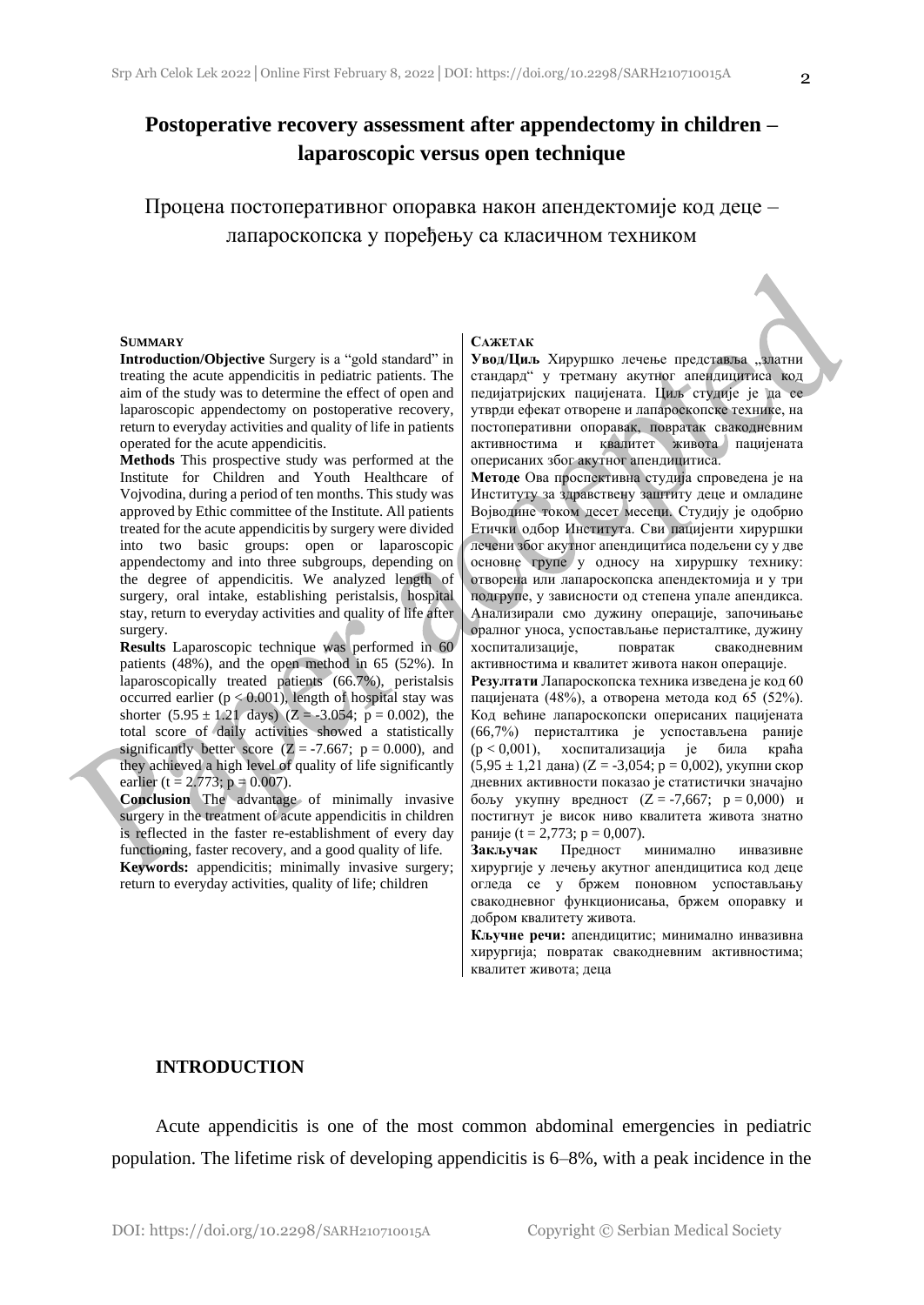teenage years [1]. The cause of appendicitis is an obstruction of the appendix, either from inflammation of the wall or a fecalith. Typical symptoms of appendicitis are acute abdominal pain, fever, nausea and vomiting. Appendicitis in pediatric patients is less likely to present in a classic manner than commonly thought [2]. Considering stage of inflammation, appendicitis can be classified as noncomplicated and complicated. Complicated appendicitis are defined as gangrenous or perforated appendicitis, suppurative appendicitis or appendicitis with an abscess formation, periappendicular mass or fecal peritonitis [3]. In children, complicated appendicitis is relatively common, and the rate of perforated appendicitis varies with age, the presence of obesity, socioeconomic status, and healthcare access. High rate of postoperative morbidity in complicated cases in children require prompt and precise diagnosis, as well as adequate treatment [4].

Surgical treatment is a "gold standard" in treating this condition. Surgeons still use open surgical technique that was described back in 18th century. Rising popularity of minimallyinvasive surgery in other surgical fields implemented this technique in pediatric surgeon's everyday-practice. First laparoscopic appendectomy was performed by Kurt Samm in 1981 [5]. Eight years later, Thom Lobe performed this technique in a child [6]. Compared to open technique, laparoscopic appendectomy, like any minimally invasive technique causes less tissue trauma, which is associated with less postoperative pain, shorter hospital stay, faster recovery and better cosmetic result.

There has been an increased interest in the conservative management of appendicitis over the last 20 years [7, 8]. Conservative (non-operative) management for carefully selected children with acute appendicitis has been described. In patients with initial appendicitis, nonoperative treatment, with the use of antibiotics, could be applied, with healing in most of them. The use of antibiotics in these patients may be sufficient for cure, if there are no sure indications for surgery, such as the presence of peritonitis or signs of perforation [9, 10, 11].

Although laparoscopic appendectomy gained popularity among many surgeons the advantage of laparoscopic appendectomy is still the subject of research [3].

The aim of the study was to determine the effect of both methods, open technique and laparoscopic appendectomy, on early postoperative recovery, return to everyday activities and quality of life in pediatric patients operated for the acute appendicitis.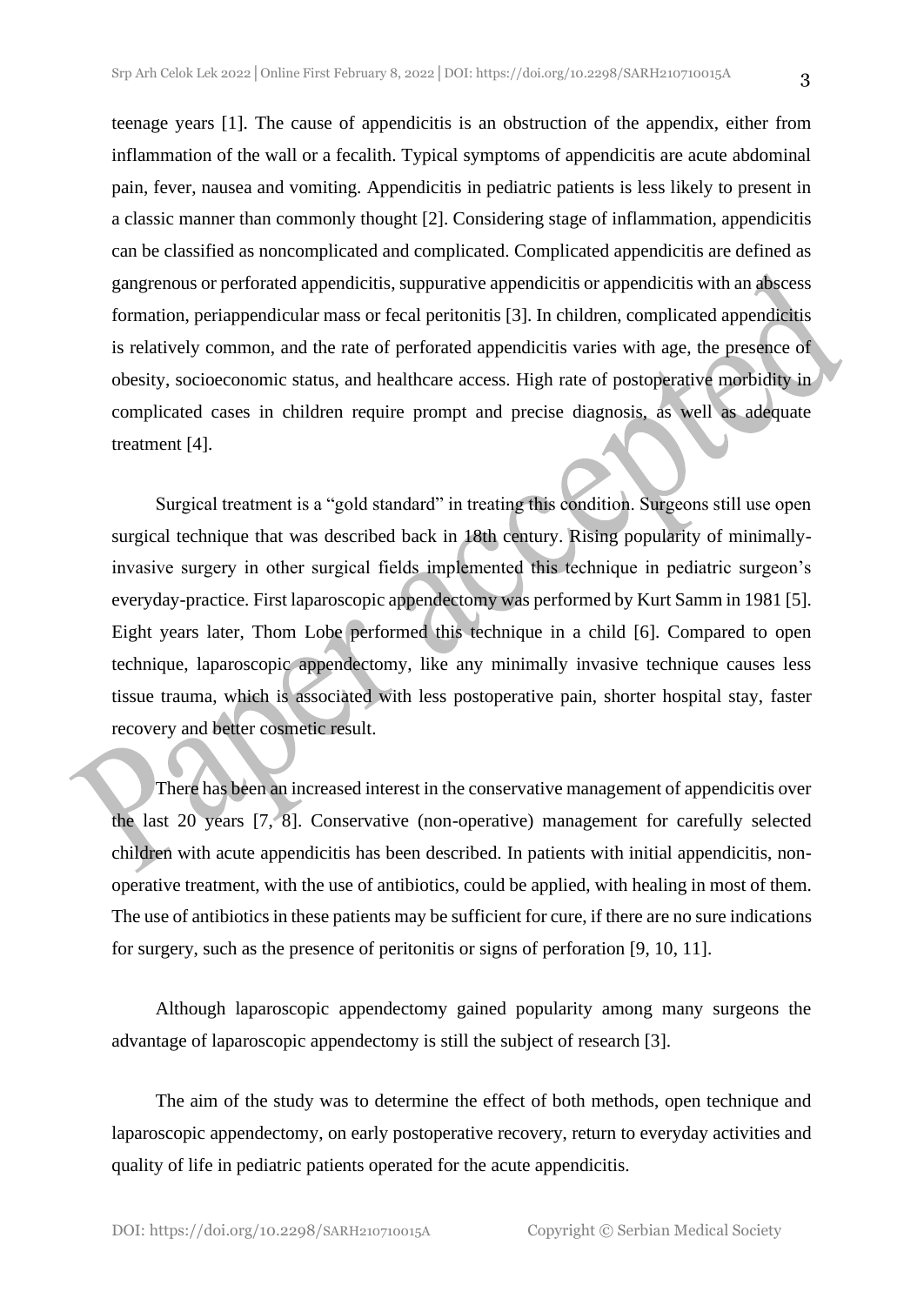#### **METHODS**

This prospective study was performed at the Clinic for Pediatric Surgery, Institute of Children and Youth Healthcare of Vojvodina, during a period of ten months. This study was approved by the Ethics Committee of the Institute. We analyzed all patients treated for the acute appendicitis by surgery during this period. All patients with acute appendicitis, ASA classification (general state) I–III, whose parents have given written consent, were included in research. Patients who were classified as ASA IV and V, and without written consent were excluded.

All patients operated for the acute appendicitis were divided into two basic groups, in relation to the surgical technique: open or laparoscopic appendectomy. Conversion, intraoperative change of laparoscopic to open access was performed due to the complex operative finding. It is important to emphasize that decision to make a conversion is due to a proper intraoperative judgment of surgeon which provides the best possible outcome for the child.

Then, all the operated patients were divided into three subgroups, depending on the degree of appendicitis (negative, uncomplicated and complicated appendicitis). Appendicitis with perforation or with abscess was classified as complicated appendicitis, and remaining were classified as uncomplicated. Intraoperative assessment of the degree of appendix was performed by a surgeon macroscopically, and then all surgical specimens were transferred to the histopathology department for histopathological analysis. Age, sex, ASA classification score were analyzed preoperatively. Type of surgery, degree of the appendicitis, and length of surgery were analyzed during surgery. Oral intake, establishing peristalsis, length of hospitalization, restitution of daily activities using Activity Assessment Scale (AAS) modified for children, and quality of life of patients after surgery, were analyzed after surgery.

The Activity Assessment Scale (AAS) is a measure of functional activity designed as part of the postoperative period analysis. This scale measures a wide degree of activity, and in the form of a questionnaire, it is easily and quickly filled in by the patient. The Activity Assessment Scale (AAS), modified for children, was used to measure activity every postoperative day, during the first five days, a month, three and six months after surgery. The patient's ability to perform activities was measured through nine categories, from behavior in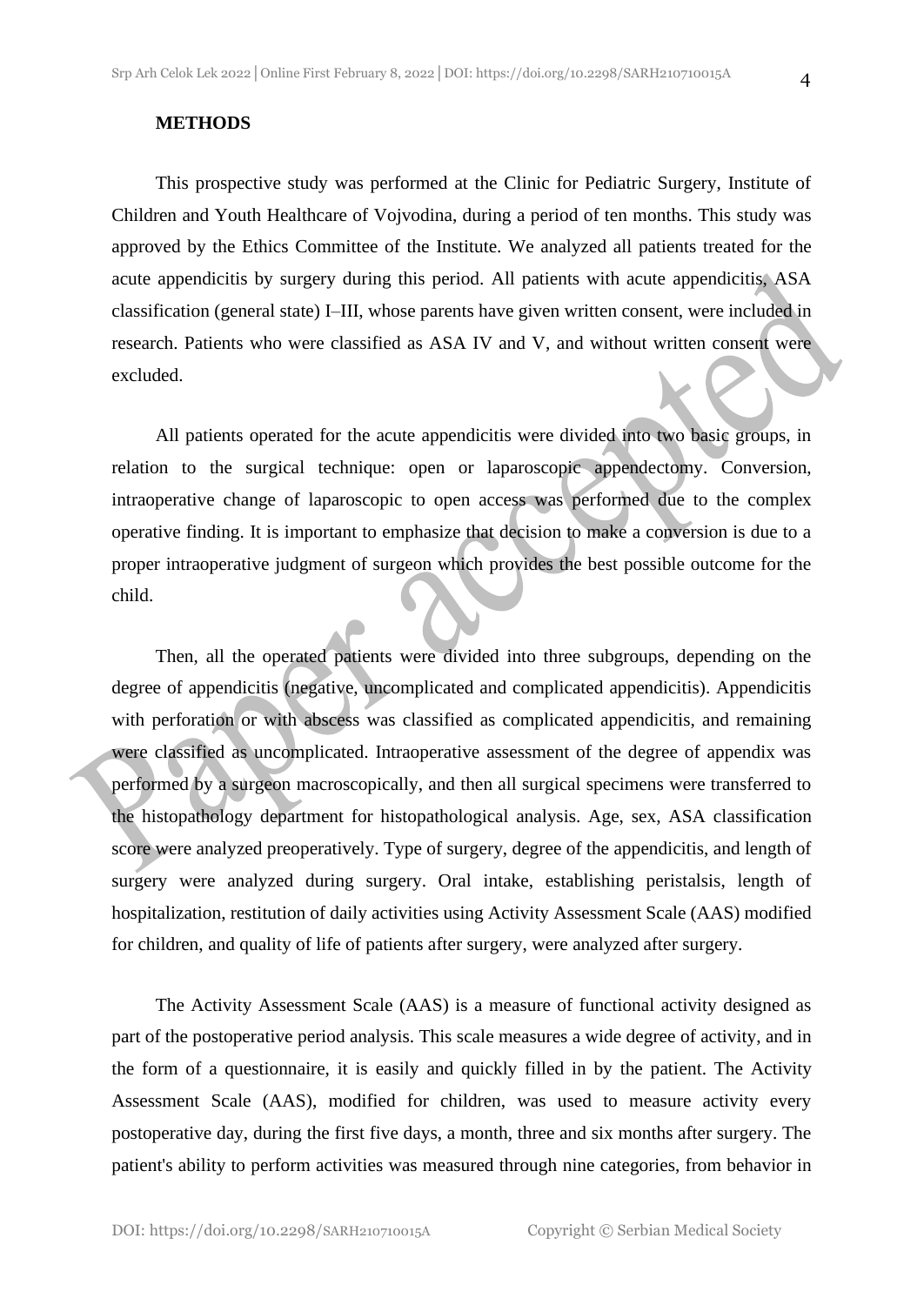hospital bed to the ability to go to school and engage in sports activities after dismissing. All items have response categories ranging from 1 to 5. The response categories for the activities are: (1) no difficulty, (2) little difficulty, (3) difficult, (4) very difficult, (5) unable to do so.

Especially, we observed the quality of life of patients after surgery on the basis of the child's health condition, limitations in performing daily activities, physical pain, the child's satisfaction and anxiety. We used the modified questionnaire SF 10 for children during the period of six months after surgery.

#### **Statistical analysis**

Statistical analyzes were performed using the IBM Statistics 20 statistical package. Descriptive statistics methods were used. The significance of the differences between the two groups was determined using the t-test of independence or the Mann–Whitney U test, depending on the normality of the distribution determined by the Shapiro–Wilk test. Significance between categorical variables was determined using the  $\chi^2$  test. One-factor analysis of variance (ANOVA) with repeated measurements was used to determine the difference between quality of life after the first, third and sixth months. Statistically significant correlations between days of hospitalization with daily activities were determined by Pearson's correlation analysis and linear regression model. The influence of age, gender, on the type of surgery and the degree of inflammation as potential predictors of performing daily activity in the observed time periods was analyzed by multiple regression analysis. For daily activities in the examined time intervals, the area under the curve is determined by the receiver operating characteristic curve (ROC) analysis. Values of  $p < 0.05$  were considered statistically significant.

#### **RESULTS**

Over a period of 10 months, we operated on 125 patients, aged 2–18 years, due to acute appendicitis. Laparoscopic technique was performed in 60 patients (48%), and the open method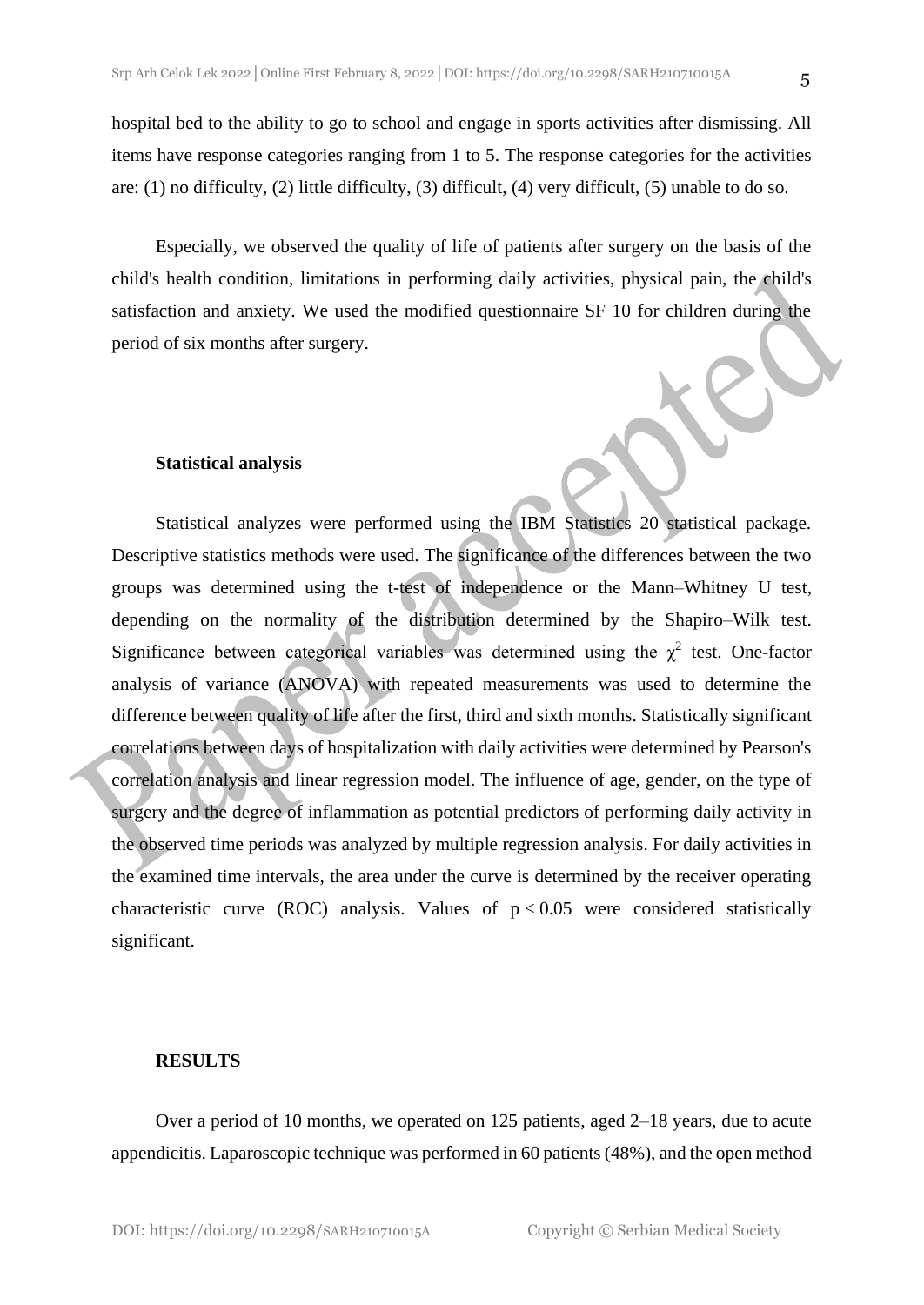in 65 (52%). In four patients the conversion was made (operative technique changed from laparoscopic to open method) and they are included into the open group. There were no statistically significant differences between the treatment groups with respect to mean age, gender distribution, preoperative risk assessment, the degree of appendix inflammation. In both treatment groups, most subjects belong to ASA I category, and only one child belongs to ASA III (Table 1). The mean operative time was 65 minutes (range 25–185 minutes) when laparoscopy was used. Open technique required statistically significantly shorter period of time (mean 49.38 minutes, range  $25-130$  minutes;  $p < 0.001$ ). In majority of laparoscopically treated patients (66.7%), peristalsis occurred on the first postoperative day, whereas in 78.5% classically operated it was registered one day later, which made a significant difference  $(p < 0.001)$ . Oral feeding was initiated earlier in patients operated laparoscopically (in 85% on the first postoperative day) compared to those operated using open technique (on second postoperative day in 84.6%) ( $\chi^2 = 82.763$ ; df = 4; p = 0.000).

Length of hospital stay in children operated by laparoscopy was  $5.95 \pm 1.21$  days and by open technique  $6.63 \pm 1.04$  days, which is significantly longer (Z = -3.054; p = 0.002) (Figure 1).

Activity Assessment Scale (AAS) modified for pediatric population was used for measuring period of time needed for recovering to everyday-activities. These results were compared for the first, third, seventh postoperative day, as well as for one, three and six months after surgery. It is noticed that daily activities are established faster after minimally invasive surgery in each observed time period. Difference was statistically relevant on the first  $(Z = -$ 7.783;  $p = 0.000$ ) and third postoperative day (Z = -3.955; p = 0.000). The total score of daily activities showed a statistically significantly better overall score for the group of laparoscopic appendectomies (Z = -7.667;  $p = 0.000$ ) (Figure 2).

We analyzed the influence of special categories such as the technique of surgery, the degree of inflammation of the appendix, gender and age on everyday-activities.

From the partial influences after the first and third postoperative day on the performance of everyday-activities, the method of operation and the degree of inflammation have a statistically significant influence. From the seventh day to six months after the operation, only the technique of operation had a statistically significant ( $p < 0.05$ ) effect (Table 2). Results of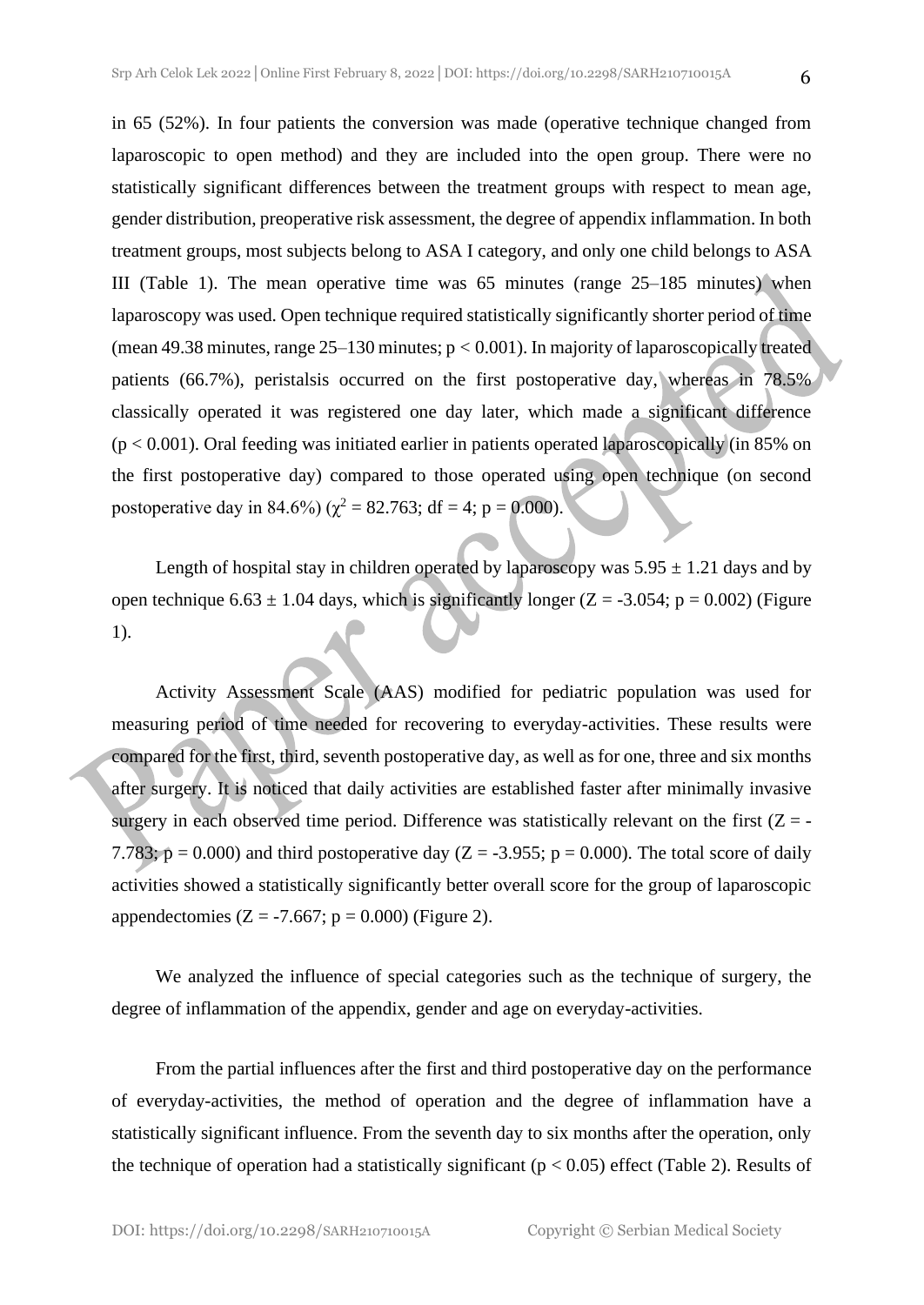the Mann-Whitney U test showed significantly better overall record of daily activities for a group of laparoscopic appendectomy ( $Z = -7.667$ ; p = 0.000).

The influence of the length of hospitalization on daily activities is shown in Figure 3, where a significant negative correlation was observed between daily activities  $(r = -0.190)$ ;  $p = 037$ ) and the length of hospitalization.

ROC analysis results suggested that randomly chosen child operated by laparoscopy performed better in everyday-activities than a child operated using open technique in 88.8% of cases on the first and in 68.0% of cases on third postoperative day (AUC 0.888;  $p = 0.000$ ; 95%  $CI = 0.825 - 0.951$  and  $AUC = 0.680$ ;  $p = 0.000$ ; 95%  $CI = 0.586 - 0.778$ , respectively). There was no significant separation in the other time intervals examined (Figure 4).

In all examined indicators of quality of life, children of the laparoscopic group had a higher score. Statistically significant ( $p < 0.01$ ) they complained less about pain and were more satisfied. Children with acute appendicitis operated by laparoscopy achieved a high level of quality of life significantly earlier (t = 2.773;  $p = 0.007$ ). Quality of life increased gradually over the time (F = 7.404;  $p = 0.007$ ), with significantly better results in laparoscopy group operated after first and third month (Figure 5).

Over 95% of parents reported their children's quality of life excellent six months after the surgery in all patients. There was no difference in quality of life between children in these two groups.

#### **DISCUSSION**

The advantages of laparoscopic surgery in relation to open surgery are described in many papers in terms of postoperative recovery, reduced pain, significantly better aesthetic result and a total number of complications [12–15]. However, many studies have described that the length of the operation, and even the cost of treatment, are higher with the laparoscopic technique compared to the open one [16, 17]. In our study, the mean operative time was 65 minutes (range 25–185 minutes) when laparoscopy was used. Open technique required statistically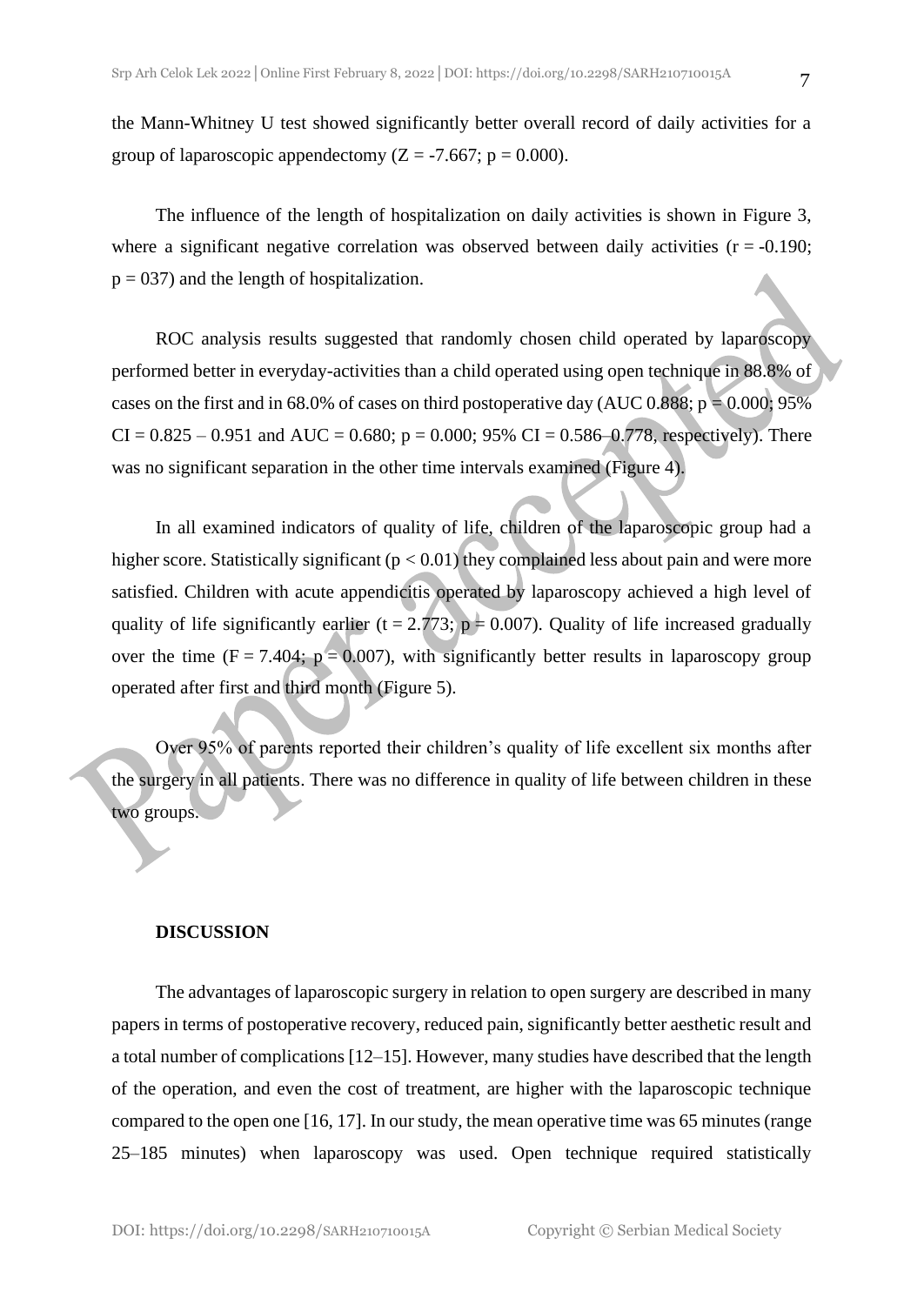significantly shorter period of time (mean 49.38 minutes, range  $25-130$  minutes;  $p < 0.001$ ). Recently, studies indicate that the operative time for laparoscopic appendectomies in uncomplicated appendicitis is even shorter compared to the open technique. One study showed that the average operative time for laparoscopic appendectomies today is 41 min in the trainee group *vs*. 39 in the surgeons group [17]. Another meta-analysis shows that increased experience of surgeons and nursing staff indeed decreased the operating time [18].

Analyzing immediate postoperative recovery in our study, in majority of laparoscopically treated patients (66.7%), peristalsis occurred faster, oral feeding was initiated earlier. These results, which indicate a statistically significant difference between two groups of patients, definitely confirm the advantage of the laparoscopic approach in resolving acute appendicitis. Seqsaqa et al. compared the results of open and laparoscopic appendectomy in complicated appendicitis. Patients could tolerate oral intake after  $(2.37 \pm 0.85 \text{ days})$  OA group *vs*.  $(1.9 \pm 0.71$  days) in LA group, which was significantly faster with LA (p = 0.025<sup>\*</sup>) [13]. Metaanalysis of Neogi et al*.* showed that the laparoscopy group has a statistically significant shorter time taken to oral intake as compared to open appendectomy, with almost no statistical heterogeneity [14].

Length of hospital stay in children operated by laparoscopy was significantly shorter. Patients of both treatment groups with complicated appendix had a statistically significantly longer hospital stay than children with negative and uncomplicated appendix. According to the results of recent studies, the length of hospitalization after laparoscopic appendectomy is significantly shorter compared to open appendectomy, which is explained by faster postoperative mobilization of the patient and recovery. In this way costs of the treatment are reduced and the return of patients to daily life activities is accelerated [13, 14]. Most authors agree that the length of hospital stay is shorter for patients operated with laparoscopy. Median hospital stay for laparoscopic appendectomy varies among authors. Some report a median stay of 3 days in case of simple appendicitis and 5.2 days in case of peritonitis. In other studies it varies from 2.06 to 4.1 days [14].

Restoring daily functioning is an important measure of patient satisfaction. The Activity Assessment Scale is a measure of functional activity designed as part of the postoperative period analysis. This scale measures a wide degree of activity in the form of a questionnaire that is easily filled in by the patient [19, 20]. This instrument was constructed to analyze the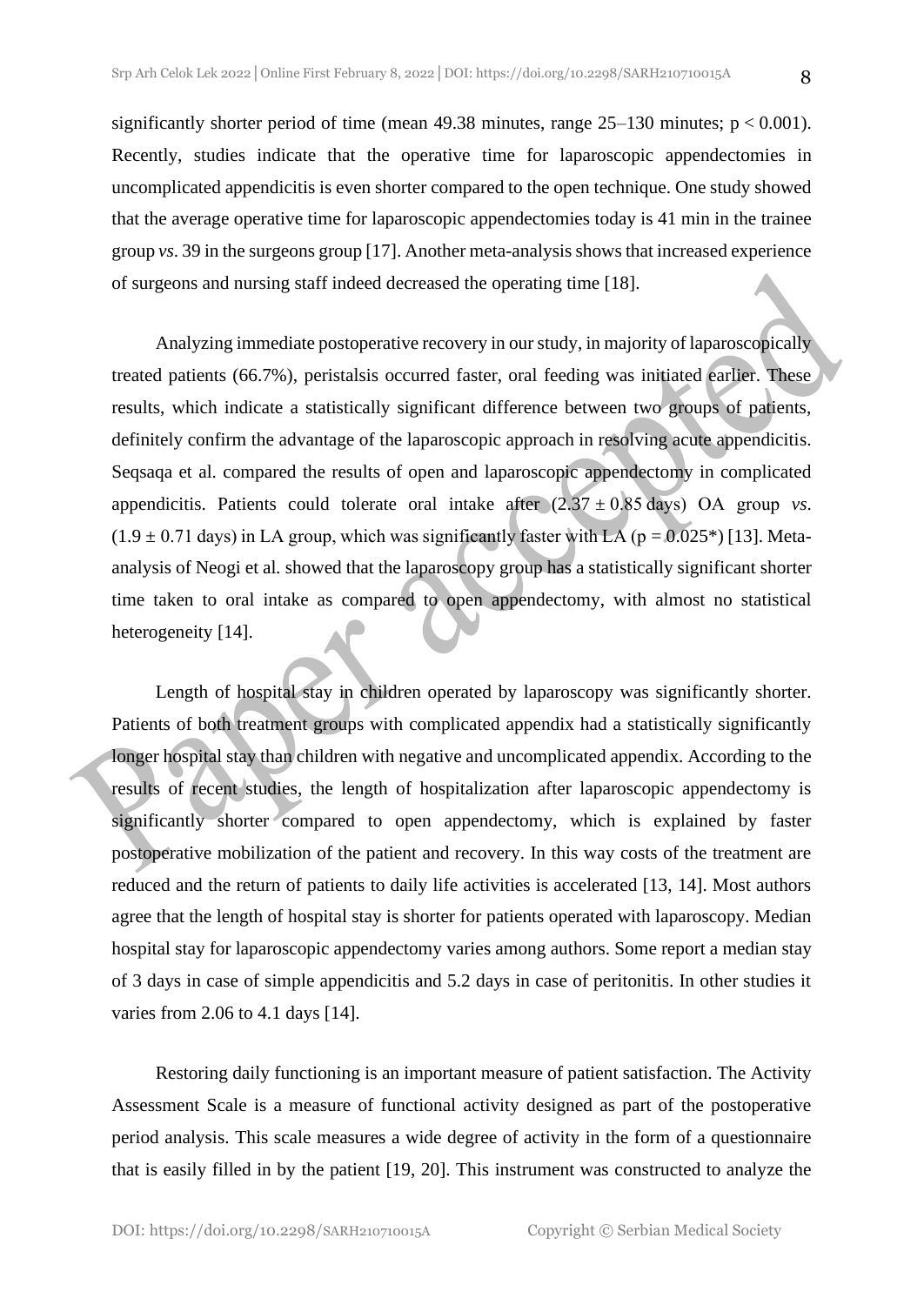results of a multicenter study after open and laparoscopic operations for inguinal hernias [19]. Mc Carthy and coworkers classified physical activities at 13 levels of physical activity, and scoring was done according to the degree of difficulty in performing them [21].

The questionnaire created for the purposes of this study is a modified form of the AAS questionnaire, with the necessary adaptation to children's age. Physical activities were classified to four or five levels according to the difficulty in performing them. Then, we analyzed them on the first, third, seventh postoperative day, one month, three months and six months after the operation. In our study, it was very clearly observed that a significantly higher number of patients from the laparoscopy group did not have or had minimal difficulties in getting up, sitting and walking compared to the group of open appendectomies. At the end of the observed period, the results of the analysis are equalized. It can be concluded on the basis of the mentioned analysis that faster recovery of children after laparoscopic appendectomy was confirmed, in relation to the therapeutic group of open appendectomies.

The effects of treatment on patient functioning and quality of life have been the subject of much research for decades [2, 23, 24]. When the postoperative course was analyzed through the prism of the quality of life of patients, the questionnaire SF-10, which was modified for the needs of our study, was especially emphasized in clinical practice. This questionnaire was completed by parents and contains ten questions to assess physical and psychosocial categories.

Within this analysis, limitations in performing daily activities, the presence of pain, child satisfaction, and anxiety after surgery were assessed. In our study, a statistically significantly better quality of life is clearly seen in the group of laparoscopically operated children, especially in the first three months after surgery, which is another confirmation of faster recovery and return to daily activities after laparoscopic appendectomies.

Quality of life increased gradually over the time in all patients, but the first and third month after surgery it was significantly better in group of minimally invasive operated patients.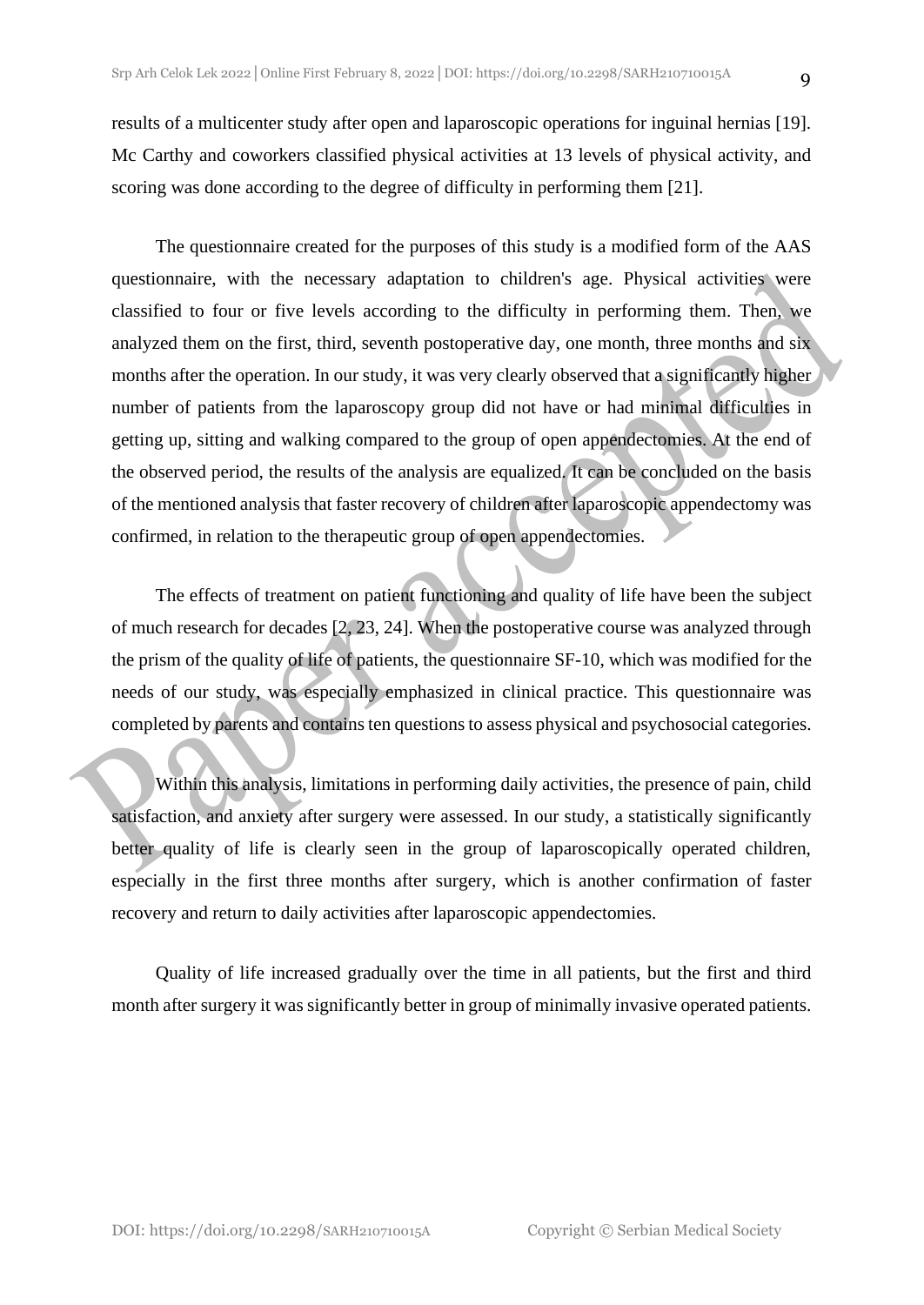#### **CONCLUSION**

It is already known that laparoscopic appendectomy, like any minimally invasive technique causes less tissue trauma, which is associated with less postoperative pain, shorter hospital stay and better cosmetic result. The advantage of minimally invasive surgery in the treatment of acute appendicitis in children is reflected in the faster re-establishment of every day functioning and therefore, a faster overall recovery, resuming normal activities and a good quality of life.

#### **ACKNOWLEDGMENT**

This paper is a part of doctoral thesis by Jelena Antić, the lead author, published in 2016, and is available at:

http://www.cris.uns.ac.rs/DownloadFileServlet/Disertacija146288059311667.pdf?controlNu mber = (BISIS)100926&fileName = 146288059311667.pdf&id = 5574&source = NaRDuS&l anguage  $=$  sr.

**Conflict of interest:** None declared.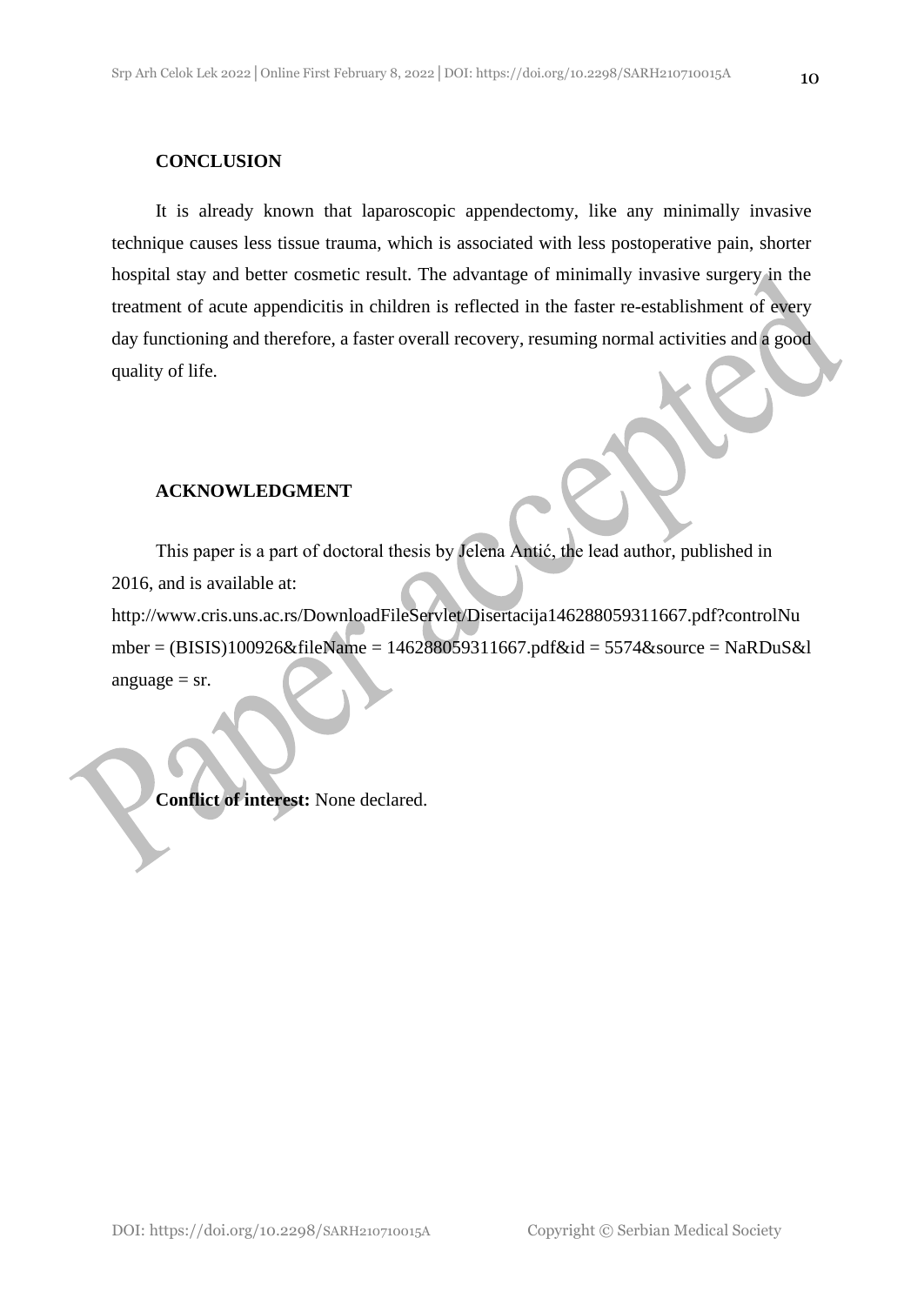#### **REFERENCES**

- **1.** York, T.J. Seasonal and climatic variation in the incidence of adult acute appendicitis: a seven year longitudinal analysis. BMC Emerg Med. 2020 20, 24. https://doi.org/10.1186/s12873-020-00321-2
- 2. Rentea RM, St Peter SD. Pediatric Appendicitis. Surg Clin North Am. 2017 Feb;97(1):93–112. doi: 10.1016/j.suc.2016.08.009. PMID: 27894435. Huang L, Yin Y,
- 3. Neogi S, Banerjee A, Panda SS, Ratan SK, Narang R. Laparoscopic versus open appendicectomy for complicated appendicitis in children: A systematic review and meta-analysis. J Pediatr Surg. 2021 Jul 13:S0022- 3468(21)00495-4. doi: 10.1016/j.jpedsurg. 2021.07.005. Epub ahead of print. PMID: 34332757.
- 4. Abhinav Totapally, Paul Martinez, Andre Raszynski, Fuad Alkhoury, Balagangadhar R. Totapally, "Do Racial/Ethnic and Economic Factors Affect the Rate of Complicated Appendicitis in Children?", Surgery Research and Practice, vol. 2020, Article ID 3268567, 9 pages, https://doi.org/10.1155/2020/3268567
- 5. Semm K. Endoscopic appendectomy. Endoscopy 1983;15:59–64. doi:10.1055/ s-2007-1021466.
- 6. Gilchrist BF, Lobe TE, Schropp KP, et al. Is there a role for laparoscopic appendectomy in pediatric surgery? J Pediatr Surg. 1992;27:209–212
- 7. Mosuka EM, Thilakarathne KN, Mansuri NM, Mann NK, Rizwan S, Mohamed AE, Elshafey AE, Khadka A, Mohammed L. A Systematic Review Comparing Nonoperative Management to Appendectomy for Uncomplicated Appendicitis in Children. Cureus. 2021 Oct 19;13(10):e18901. doi: 10.7759/cureus.18901. PMID: 34692267; PMCID: PMC8528224.
- 8. Huang L, Yin Y, Yang L, Wang C, Li Y, Zhou Z. Comparison of Antibiotic Therapy and Appendectomy for Acute Uncomplicated Appendicitis in Children: A Meta-analysis. JAMA Pediatr. 2017 May 1;171(5):426–434. doi: 10.1001/jamapediatrics. 2017.0057. PMID: 28346589
- 9. Gorter RR, The SML, Gorter-Stam MAW, Eker HH, Bakx R, van der Lee JH, Heij HA. Systematic review of nonoperative versus operative treatment of uncomplicated appendicitis. J Pediatr Surg. 2017 Aug;52(8):1219– 1227. doi: 10.1016/j.jpedsurg.2017.04.005. Epub 2017 Apr 18. PMID: 28449821.
- 10. Wu JX, Sacks GD, Dawes AJ, DeUgarte D, Lee SL. The cost-effectiveness of nonoperative management versus laparoscopic appendectomy for the treatment of acute, uncomplicated appendicitis in children. J Pediatr Surg. 2017 Jul;52(7):1135–1140. doi: 10.1016/j.jpedsurg.2016.10.009. Epub 2016 Oct 20. PMID: 27836368.
- 11. Guevara-Cuellar CA, Rengifo-Mosquera MP, Parody-Rúa E. Cost-effectiveness analysis of nonoperative management versus open and laparoscopic surgery for uncomplicated acute appendicitis in Colombia. Cost Eff Resour Alloc. 2021 Jun 10;19(1):34. doi: 10.1186/s12962-021-00288-2. PMID: 34112179; PMCID: PMC8194214.
- 12. Ioannis V, Constantinos F. Comparison between Open and Laparoscopic Appendectomy: A Systematic Review. World J Surg Surgical Res. 2018; 1: 1004. Available at: http://www.surgeryresearchjournal.com/full-text/wjssrv1-id1004.php
- 13. Seqsaqa, M., Rozeik, A.E., Khalifa, M. et al. Laparoscopic versus open appendectomy in complicated appendicitis in children: a single center study. Egypt Pediatric Association Gaz 68, 26 (2020). https://doi.org/10.1186/s43054- 020-00034-y
- 14. Neogi S, Banerjee A, Panda SS, Ratan SK, Narang R. Laparoscopic versus open appendicectomy for complicated appendicitis in children: a systematic review and meta-analysis. J Pediatr Surg. 2021 Jul 13:S0 022-3468(21)0 0495-4.
- 15. Rodriguez-Gutiérrez M, Diaz-Vallejo J, Bastidas-Acosta J, Lozada-Martinez I, Diaz-Rivera M. A comment on "laparoscopic versus open appendicectomy for complicated appendicitis in children: A systematic review and meta-analysis", Journal of Pediatric Surgery. 2022 Volume 57. Issue 1. 175. meta-analysis", Journal of Pediatric Surgery. 2022 Volume 57, Issue 1, 175. doi.org/10.1016/j.jpedsurg.2021.08.009.
- 16. Biondi A, Di Stefano C, Ferrara F, Bellia A, Vacante M, Piazza L. Laparoscopic versus open appendectomy: a retrospective cohort study assessing outcomes and cost-effectiveness. World J Emerg Surg. 2016 Aug 30;11(1):44. doi: 10.1186/s13017-016-0102-5. PMID: 27582784; PMCID: PMC5006397.
- 17. Baumgarten HD, Brown EG, Russell KW, Adzick NS, Laje P. Laparoscopic appendectomy Outcomes of senior trainees operating without supervision versus experienced pediatric surgeons. J Pediatr Surg. 2019 Feb;54(2):276– 279. doi: 10.1016/j.jpedsurg.2018.10.092. Epub 2018 Nov 7. PMID: 30502007.
- 18. Yu MC, Feng YJ, Wang W, Fan W, Cheng HT, Xu J. Is laparoscopic appendectomy feasible for complicated appendicitis? A systematic review and meta-analysis. Int J Surg. 2017 Apr;40:187–197. doi: 10.1016/j.ijsu.2017.03.022. Epub 2017 Mar 14. PMID: 28302449.
- 19. Neumayer L, Jonasson O, Fitzgibbons R, Henderson W, Gibbs J, Carrico CJ, et al. Tension-free inguinal hernia repair: the design of a trial to compare open and laparoscopic surgical techniques. Journal of the American College of Surgeons. 2003;196(5):743–52. doi: 10.1016/S1072-7515(03)00004-8
- 20. Barber MD, Kenton K, Janz NK, Hsu Y, Dyer KY, Greer WJ, et al. Validation of the activities assessment scale in women undergoing pelvic reconstructive surgery. Female pelvic medicine & reconstructive surgery. 2012;18(4):205–10. doi: 10.1097/SPV.0b013e31825e6422 PMID: 22777368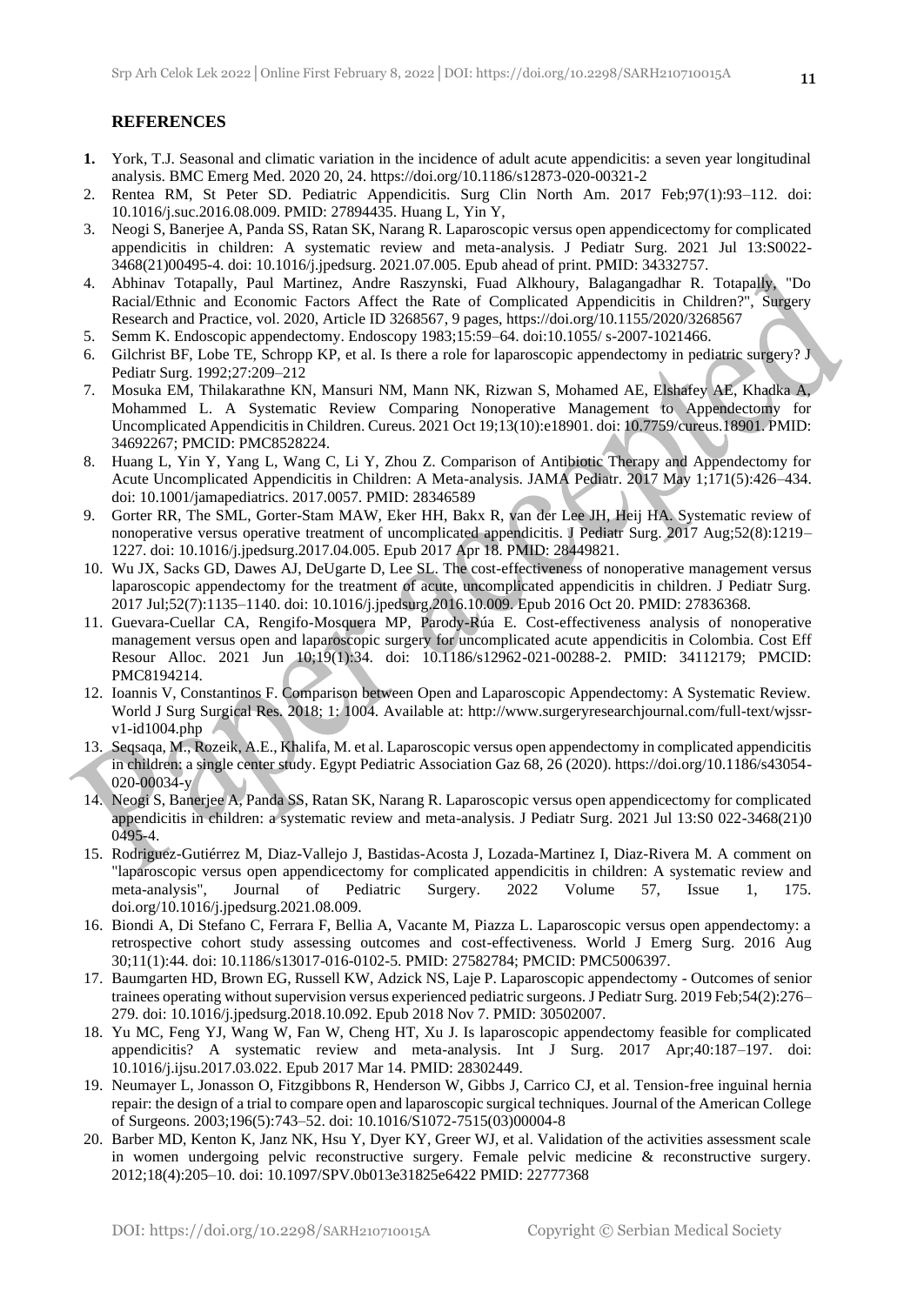- 21. McCarthy M, Jr., Jonasson O, Chang CH, Pickard AS, Giobbie-Hurder A, Gibbs J, et al. Assessment of patient functional status after surgery. Journal of the American College of Surgeons. 2005;201(2):171–8. doi: 10.1016/j.jamcollsurg.2005.03.035 PMID: 16038812
- 22. Zhang L, Fos PJ, Johnson WD, Kamali V, Cox RG, Zuniga MA, et al. Body mass index and health related quality of life in elementary school children: a pilot study. Health and quality of life outcomes. 2008;6:77. doi: 10.1186/1477-7525-6-77 PMID: 18845000
- 23. Stojanović B, Medović R, Đonović N, Leković Z et al. Assessment of quality of life and physical and mental health in children and adolescents with coeliac disease compared to their healthy peers. Srp Arh Celok Lek. 2019 May-Jun;147(5–6):301–30. doi: 10.2298/SARH180222035S
- 24. Saris-Baglama RN, DeRosa MA, Raczek A. The SF-10™ Health Survey for Children: A User's Guide. Lincoln: QualityMetric Incorporated. 2007:23. Available at: https://www.qualitymetric.com/health-surveys-old/the-sf-10 health-survey-for-children/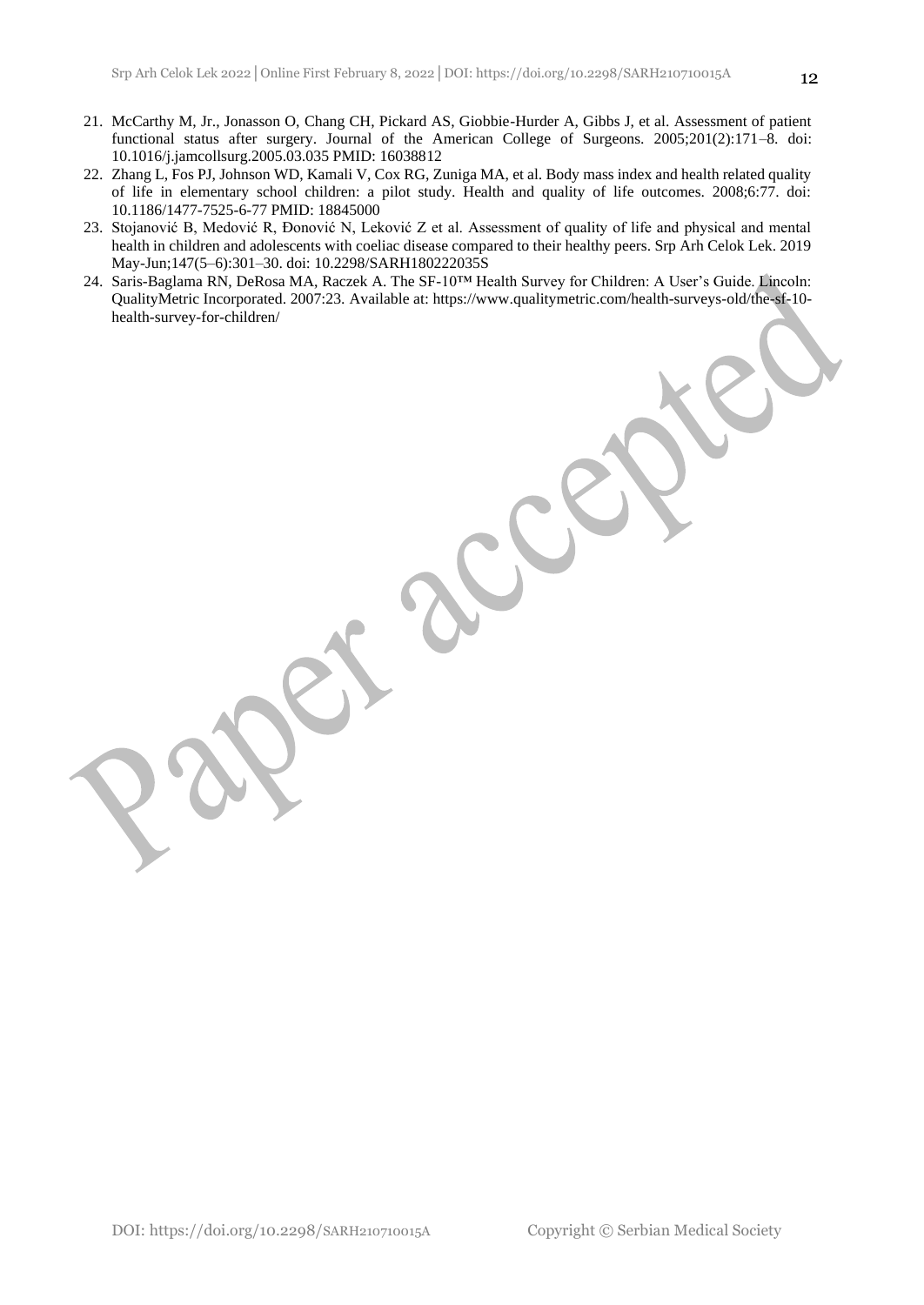### **Table 1.** Demographics data

| <b>Demographics</b>     | Laparoscopic<br>$(n = 60)$ | Open<br>$(n = 65)$ | Total<br>$(N = 125)$   | <b>Significance</b> |
|-------------------------|----------------------------|--------------------|------------------------|---------------------|
| Sex ratio (M/F)         | 37/23                      | 39/26              | 76/49 <sup>&amp;</sup> | $0.859*$            |
| Age (yr) (Mean ± SD)    | $12.17 \pm 3.55$           | $11.09 \pm 3.69$   |                        | $0.100^{+}$         |
| Degree of inflammation  |                            |                    |                        |                     |
| negative appendix n (%) | 5(8.3)                     | 3(4.6)             | 8(6.4)                 | $0.480*$            |
| uncomplicated n (%)     | 25(41.7)                   | 30 (46.2)          | 55 (44.0)              | $0.500*$            |
| complicated n (%)       | 30 (50)                    | 32 (49.2)          | 62 (49.6)              | $0.799^{*}$         |
| ASA                     |                            |                    |                        |                     |
| ln(%)                   | 37 (61.6)                  | 50 (76.9)          | 87 (69.6)              | $0.163*$            |
| II n $(\%)$             | 22 (36.7)                  | 14 (21.5)          | 36 (28.8)              | $0.182^{*}$         |
| III $n$ (%)             | 1(1.7)                     | 1(1.5)             | 2(1.6)                 |                     |

C

 ${}^{\&}\chi^2$  test ( $\chi^2$  = 6.950; df = 1;p = 0.008);

† t-test between groups;

 $\frac{1}{2}$  test between groups;

#Fisher exact test between groups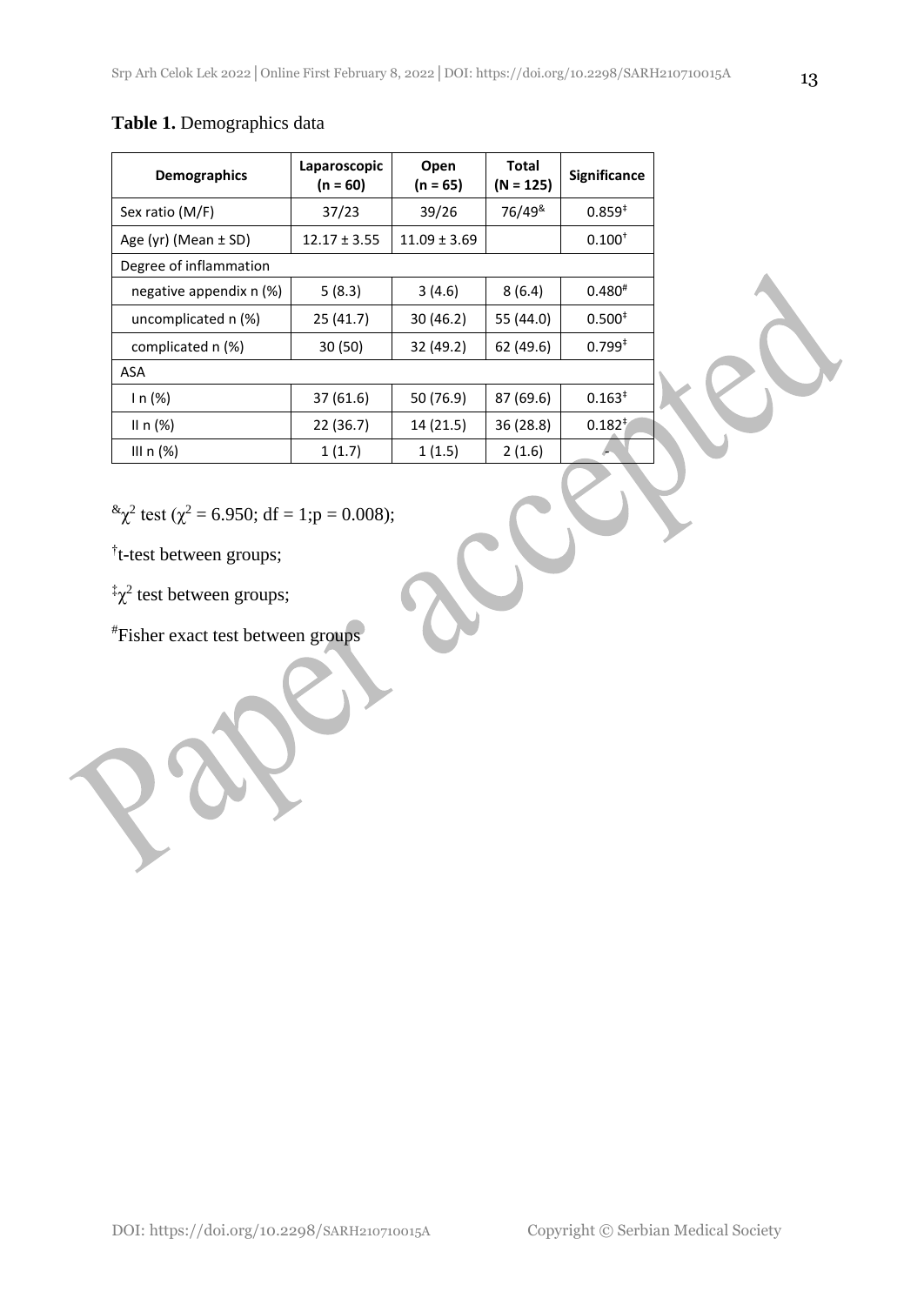### **Table 2**. Influence of sex, method of operation, degree of inflammation, and age of the patients

| Parameter              | <b>Beta</b> | Significance | R |  |
|------------------------|-------------|--------------|---|--|
| 1st day                |             | 0.715        |   |  |
| Sex                    | 0.107       | 0.100        |   |  |
| Group                  | $-0.698$    | < 0.001      |   |  |
| Degree of inflammation | $-0.125$    | 0.048        |   |  |
| Age                    | 0.015       | 0.818        |   |  |
| 3rd day                |             |              |   |  |
| Sex                    | 0.028       | 0.735        |   |  |
| Group                  | $-0.350$    | < 0.001      |   |  |
| Degree of inflammation | $-0.239$    | 0.005        |   |  |
| Age                    | $-0.083$    | 0.324        |   |  |
| 7th day – 6th month    |             |              |   |  |
| Sex                    | 0.087       | 0.340        |   |  |
| Group                  | $-0.188$    | 0.038        |   |  |
| Degree of inflammation | $-0.171$    | 0.061        |   |  |
| Age                    | $-0.089$    | 0.323        |   |  |

on daily activities in the examined times

Bold values are statistically significant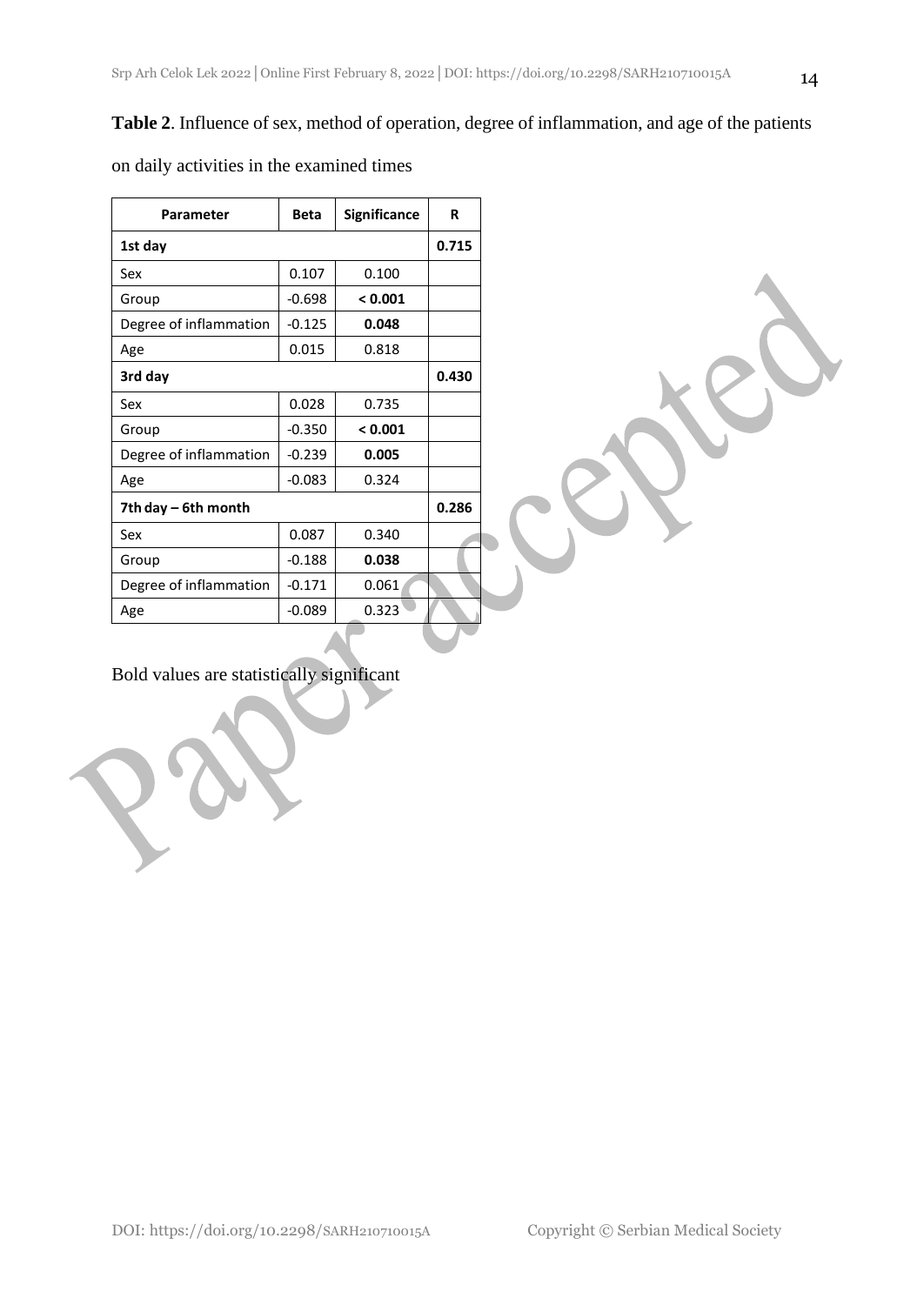

**Figure 1.** Distribution of length of hospitalization in days in relation to the method of surgery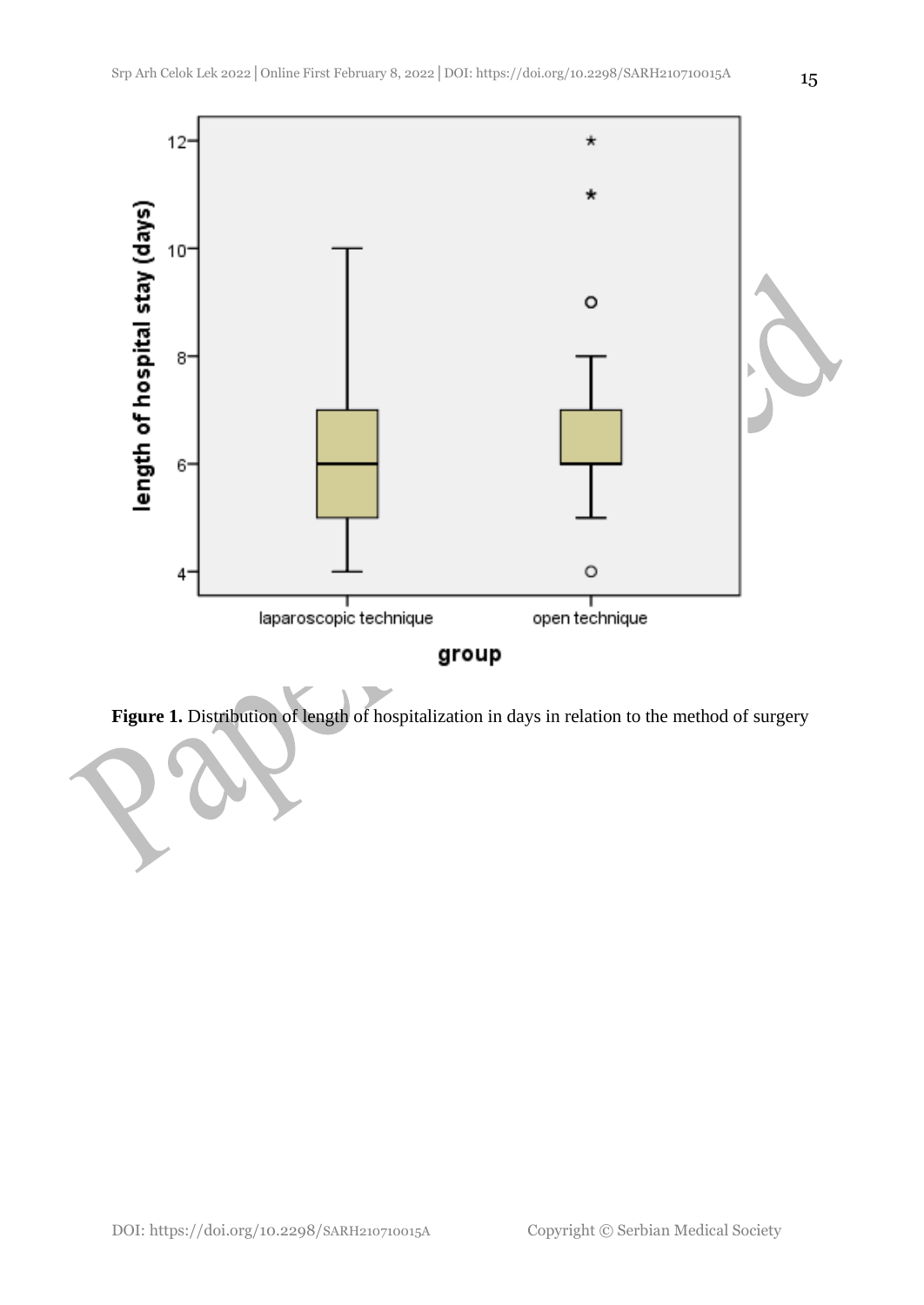

Figure 2. Total score of daily activities in the examined times for the examined groups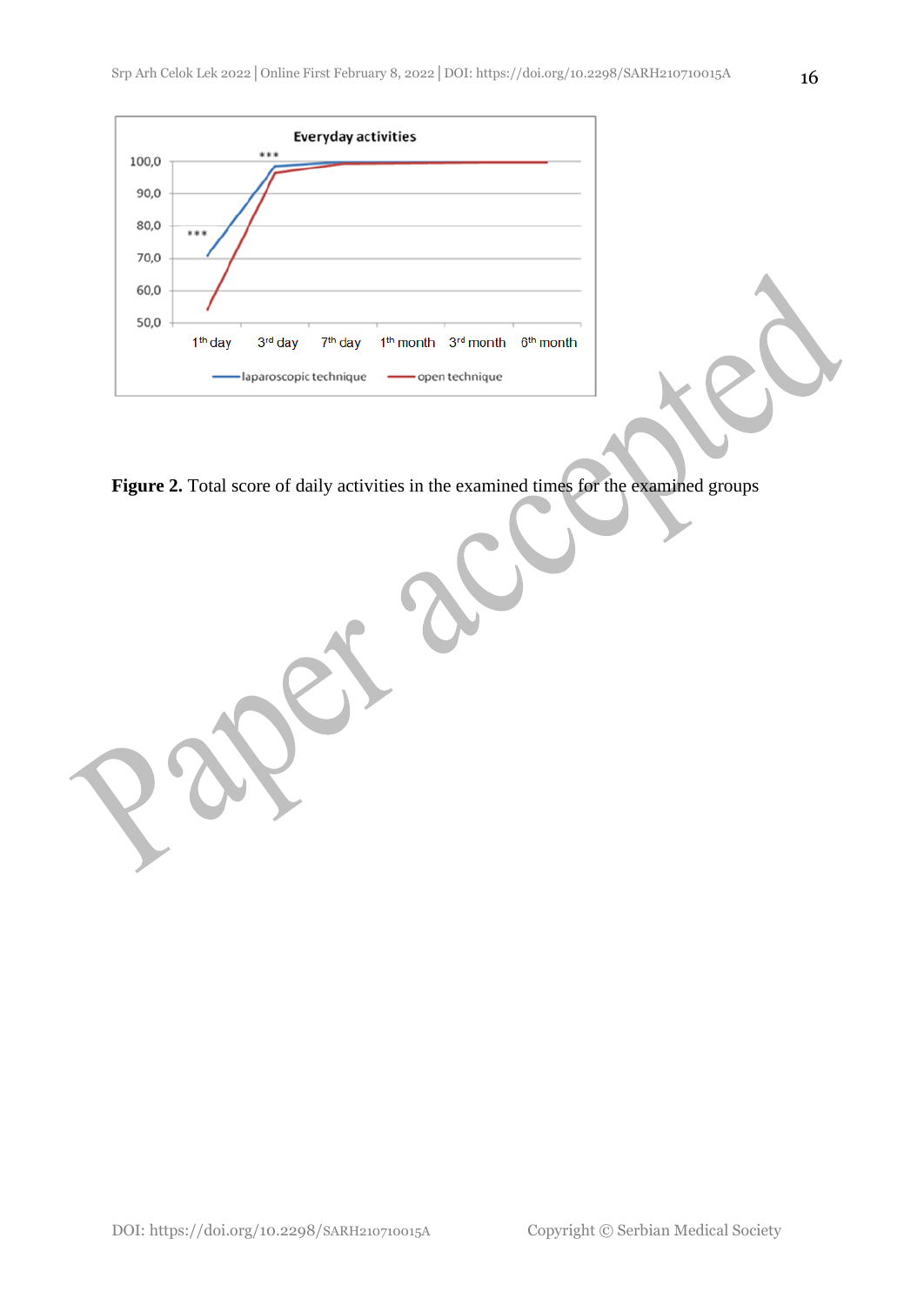

**Figure 3.** Influence of hospital length on performing daily activities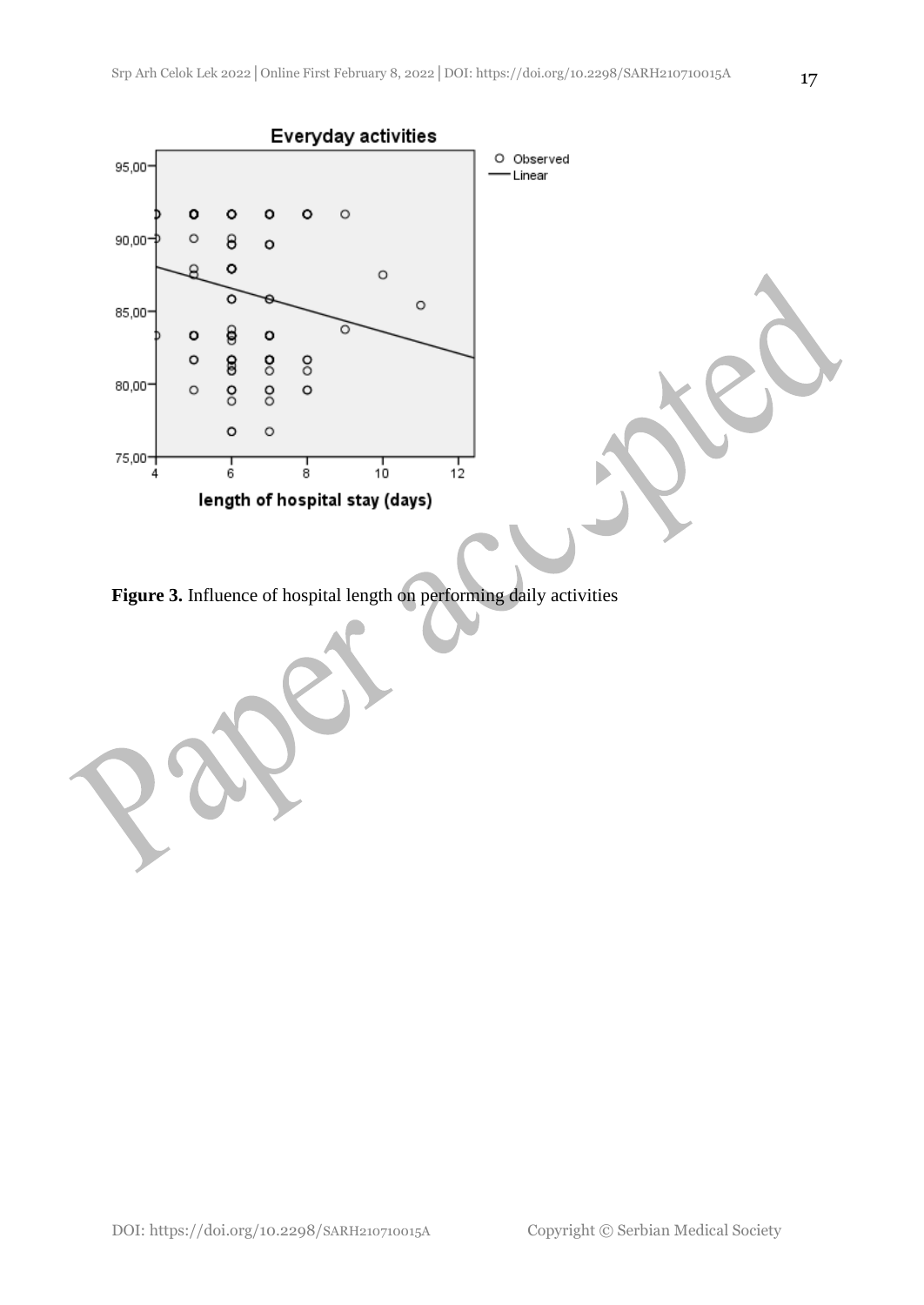

**Figure 4.** Receiver operating characteristic curve analysis of performing everyday activities by

days